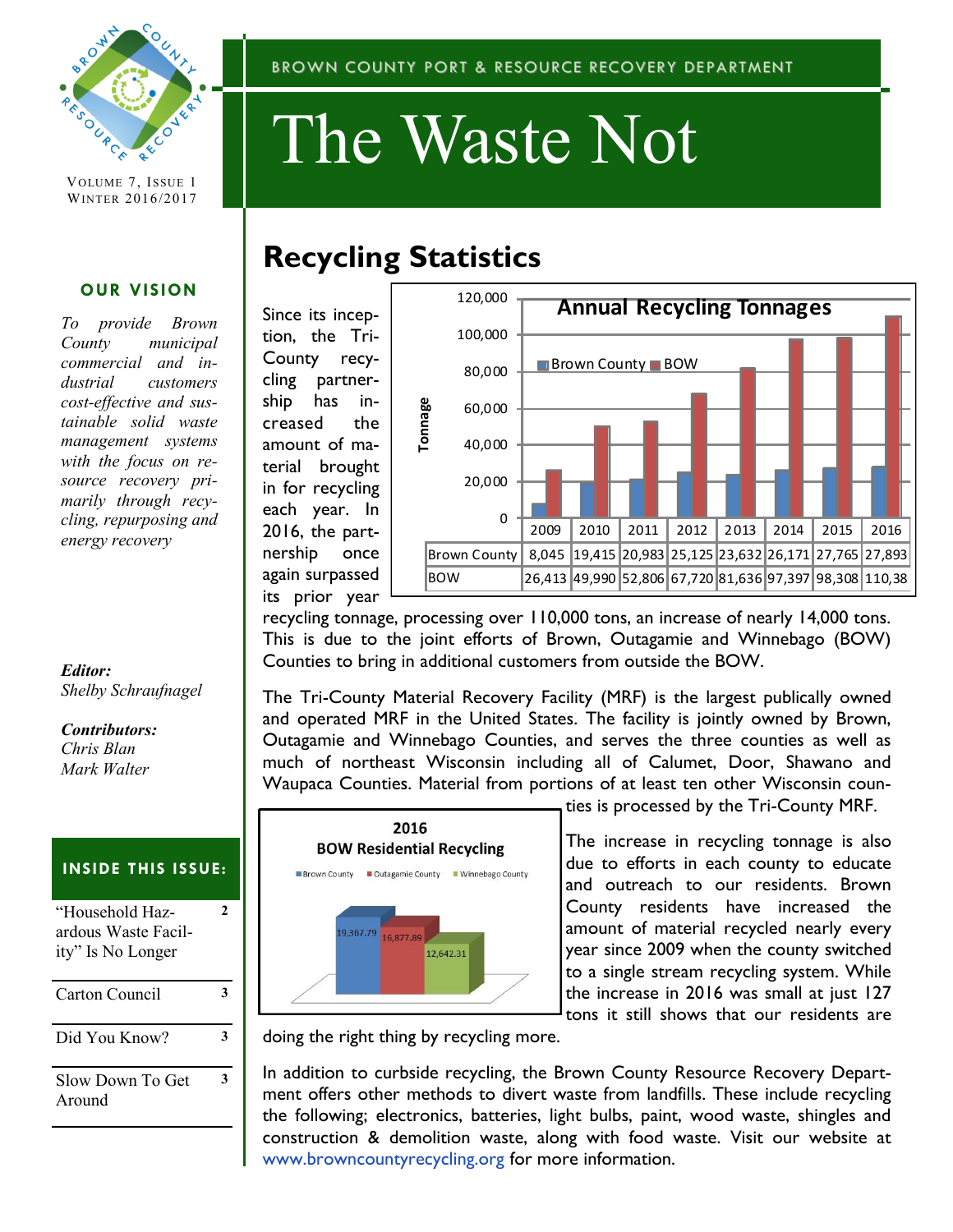### **'Household Hazardous Waste Facility' Is No Longer**

*By Chris Blan, Resource Recovery Technician*

As of January 1, 2017, the *Brown County Household Hazardous Waste Facility* has changed its name to the **Brown County Hazardous Material Recovery Facility.** The name was changed to better reflect the evolving functions of the facility.

The terms 'Household Hazardous Waste' have been replaced with 'Hazardous Material Recovery'. While this change may seem minor, it is actually significant. The word 'Household' has been removed to better represent how our hazardous material facility now functions as more than a residential dropoff facility. Originally, the facility was constructed to accept hazardous materials only from Brown County households. Over the last 20 years, the facility has grown to accept material from more than just households - now providing services to other customers including businesses that qualify as Very Small Quantity Generators (VSQGs), neighboring counties and hobbyists.

The term 'Hazardous Waste' is just one specific category of 'Hazardous Material,' just as chocolate chip is just one category of cookie. Hazardous wastes, universal wastes and non-regulated wastes – which are all accepted at the facility are specific categories of the general term, Hazardous Material. So, the change to 'Hazardous Material' is a better reflection of all the categories of material accepted.



Finally, the term 'Recovery' was added to reflect that the facility emphasizes recycling and reuse over disposal. Historically, discarded items were predominantly viewed as worthless and usually ended up buried in a landfill. In recent years, the emphasis has shifted to view hazardous materials as resources that can be recovered and kept out of landfills. At the Hazardous Material Recovery Facility, approximately 75-80% of the material received gets recycled or recovered – not landfilled. Electronics, batteries, light bulbs, printer cartridges, oil and antifreeze are all recycled. Flammable liquids are used as a fuel alternative at cement kilns. Latex paint is recycled back into usable paint. These are only a handful of examples of how discarded items are being 'recovered' at the **Brown County Hazardous Material Recovery Facility.**

**Brown County Hazardous Material Recovery Facility** – taking material harmful to our environment - generated from our homes and businesses - creating value for our community.

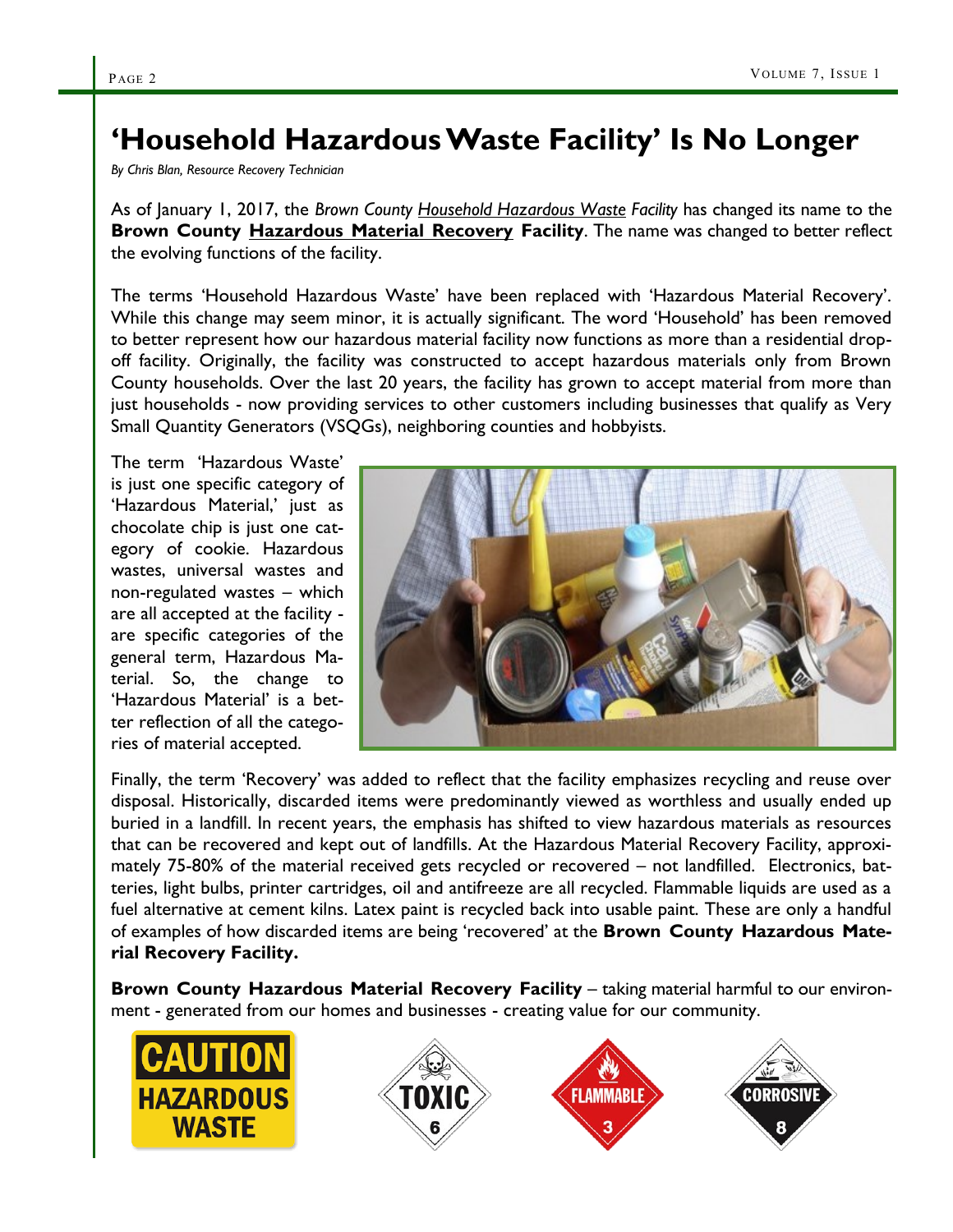### **Carton Council**

In 2014, with the assistance of the Carton Council, the Tri-County Material Recycling Facility added new equipment in order to be able to accept cartons. Formed in 2009, the Carton Council is an industry organization committed to grow carton recycling in the US. In 2008, the major producers of carton packaging agreed to standardize the process for producing cartons so that they could be uniformly recycled. Through their outreach efforts, over 64 million households (60% of all households) in the United States are able to recycle cartons an increase from only 18% of households prior to 2009.

The Tri-County MRF continued its partnership with the Carton Council by beginning education and outreach efforts with school districts throughout the three counties focused on carton recycling programs. Brown County began its outreach efforts in June 2016 and has began implementing carton recycling programs in nine elementary, middle and high schools in two school districts in Brown County. This, however, is only the beginning. Brown County plans to partner with every school district in the county over the next year. For many of these schools, the only thing standing in the way of recycling the 1000s of cartons they use, is knowing that they can do it. For the most part, the equipment needed is already in place; it just takes the students knowing that they need to empty their cartons and put them into the recycling bin instead of the garbage bin. Janitorial staff also needs to understand that the proper place to put those cartons is in the recycling dumpster instead of the garbage dumpster.

Each elementary school is estimated to use 20 cartons per student per month. In a 400 student elementary school that is 2,070 pounds of cartons per year! Brown County has 82 elementary, middle and high schools, with more than 44,000 students; this is over 220,000 lbs that could be diverted from the landfill each year!

Staff and students at all of these schools are very excited for this opportunity to protect the environment and natural resources with their recycling efforts!



### **Did You Know?**

Rags that have been contaminated with oil-based paints and stains have potential to spontaneously combust if improperly managed. Properly manage oily rags by laying them flat to dry, away from heat sources –including the sun. Or place in a sealed, labeled, air tight metal or glass container. Brown County residents can bring them to the Hazardous Material Recovery Facility for proper disposal.